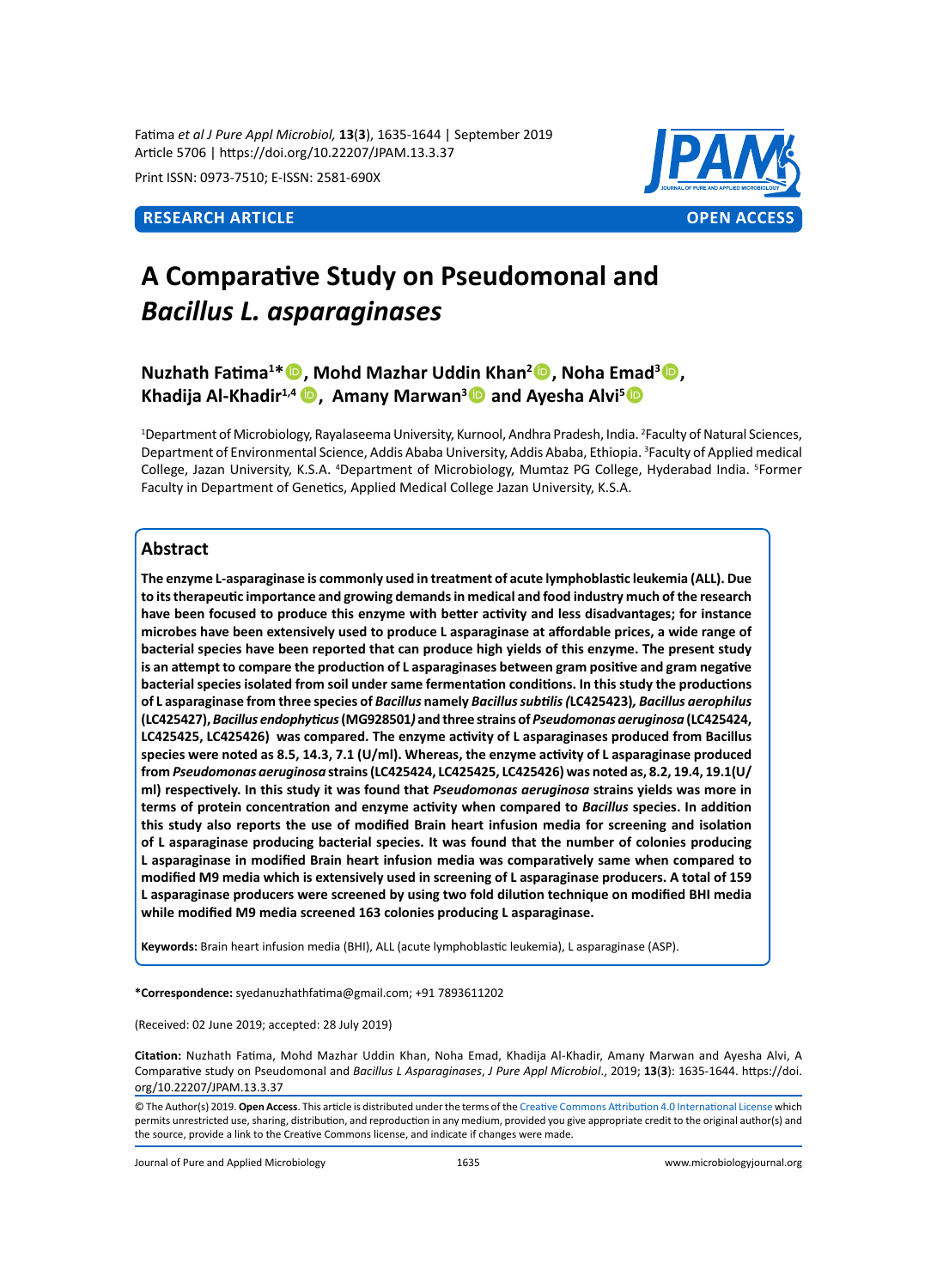#### **Introduction**

Acute Lymphoblastic Leukemia is a malignant disease that arises from several cooperative genetic mutations in a single B-or T-lymphoid progenitor, leading to altered blast cell proliferation, survival and maturation and eventually to the lethal accumulation of leukemic cells<sup>1</sup>. L asparaginase is a wonder drug that is being used extensively in treatment of ALL specially in pediatric cases with a cure rate of 90  $\frac{1}{2}$ . A number of microorganisms have been employed to produce L asparaginases on commercial scale, *E.coli* and *Erwinia* asparaginases are the most important bacterial asparaginase that are used in ALL treatment<sup>3</sup>. In recent years search for bacterial asparaginases is more profoundly focused as E.coli asparaginases induce allergic reactions while *Erwinia* asparaginase is short lived<sup>3,</sup> 4 . L asparaginase during the treatment hydrolyze the freely available aspargine to aspartate and ammonia; depletion of surrounding aspargine results in scarcity of aspargine amino acid, which is an essential amino acid for cancer cells and cannot synthesize it; as they lack enzyme aspargine synthetase which synthesizes aspargine. Therefore leukemic cells cannot proliferate in absence of aspargine; thereby resulting in their death. Besides being used in treatment of ALL the enzyme L asparaginase is also used as acrylamide reducer from fried and baked foods<sup>5</sup>. Therefore owing to its therapeutic and industrial importance a number of microbial species such as bacteria, fungi, actinomycetes and yeasts have been searched and reported for cost effective production of L asparaginase. Since bacterial species grow rapidly and exhibit easy product recovery; thus have attracted researchers to search and report, novel bacterial species including both gram positive and gram negative that can produce L asparaginases with promising yields and high enzyme activity. The Gram positive bacterial species that were reported to produce L asparaginase are *B.cereus, B.subtilis, B.polymyxa, B. licheniformis, B. mesentricus, Coryne bacterium glutamicum* etc. Nevertheless gram negative bacterial species such as *P aeruginosa, P. stutzeri, E.coli, Erwinia aeroideae, Vibryo cholera* etc have been reported to produce L asparaginase enzyme<sup>6</sup>. However a number of studies have appeared in the past decade pertaining to

*Pseudomonas aeruginosa* and *Bacillus* species. Hence this study is an attempt to compare the production of L asparaginase from three strains *P aeruginosa* (LC425424, LC425425,LC425426) and three species of *Bacillus* namely *Bacillus subtilis(*LC425423) *, Bacillus aerophilus* (LC425427) and *Bacillus endophyticus* (MG928501*)* under similar fermentation conditions . Besides this the study is also an attempt to compare screening efficiencies of two screening mediums i.e modified M9 media (conventional media) and modified Brain heart infusion media to isolate asparaginase producing bacteria.

# **Materials and methods Collection of soil samples**

In the present study, in an order to isolate promising L-asparaginase producing bacterial species, number of soil samples were collected from places of Hyderabad especially from Gardens from the depth of 10 to 30cm, the samples were labeled. These soil samples were then grinded to fine powder and then sieved to obtain even soil texture powder. All process was carried out in Microbiology research lab in Mumtaz PG College<sup>7</sup>. **Comparison of modified M9 and BHI media for screening of L asparaginase producing bacterial species**

 One gram of fine powder of soil was weighed and suspended in 9ml physiological saline kept in a flask. It was then mixed in an orbital shaker set at 100rpm set at about 28°C ± 2°C for one hour. After the given period, flask was allowed to settle the suspended matter. In a next step from the flask series of dilution was made by using physiological saline by taking one ml sample and transferring to 9ml saline to give 10-1 -10-10 dilutions. Further one ml of each dilution was plated on modified brain heart infusion agar (BHA) medium by spread plate technique. Here the 1 liter of BHA medium was previously modified by adding 6gms of KH<sub>2</sub>PO<sub>4</sub>, Asparagine -10gms, 4ml of 1M MgSO<sub>4</sub>, 2ml 0.1MCaCl<sub>2</sub>, 0.4ml 0.009% phenol red indicator and finally pH was set in as 7 with 1N Hcl. Whereas the 1 liter of modified M9 media was prepared as  $\text{Na}_2\text{HPO}_4$ .2H<sub>2</sub>0 (0.5g), KH<sub>2</sub>PO<sub>4</sub> (0.75g), NaCl (0.5g); L-asparagine (10gms), 1M MgSO<sub>4</sub>.7H<sub>2</sub>0- 2 ml; 0.1M CaCl<sub>2</sub> 2H<sub>2</sub>0- 1 ml; 20% Glucose stock solution- 10 ml, Agar, phenol red indicator (2.5%): 0.04-0.36 ml, pH 7.0. In a control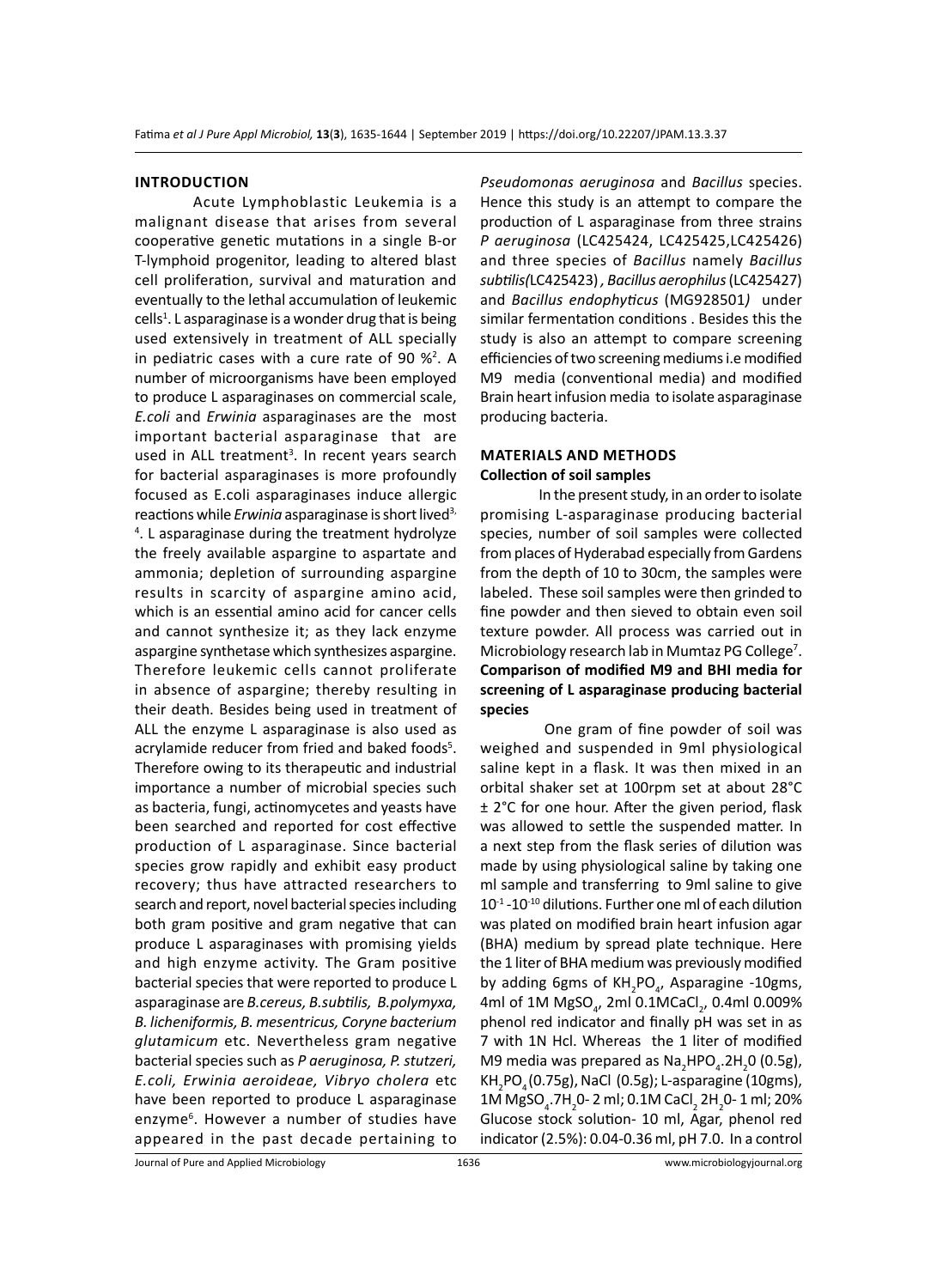set, plates of BHA and M9 were made without dye and asparagine (Fig. 3). All the inoculated plates were allowed to get incubated at 37°C for 24 hours $7-9$ .

#### **Screening of L-asparaginase producing bacteria**

Once the incubation period was over, plates from of BHA and M9 plates with separated colonies were selected. Further only those colonies exhibiting pink zone were considered as L-asparaginase positive colonies (Fig. 1 &2). This pink color zone formed around the colony indicates that the asparagine was hydrolyzed to yield aspartate and ammonia, the release of ammonia is detected by phenol red pH indicator. Phenol red at acidic pH converts to yellow and turns pink when experiences basic pH. Hence in the study isolates showcasing pink zone around isolates were considered as L-asparaginase producers. The isolated colonies with pink zone were sub-cultured followed by Gram staining and processed further to obtain pure culture<sup>8, 10</sup>.

# **Qualitative screening of l aspaginase producers**

Agar well diffusion assay (AWD) was used to select the promising producers of L asparaginase. In this method culture filtrate was screened for the L-asparaginase presence from the selected isolates. In this protocol, 50ml of asparagine tryptone glucose yeast extract broth medium was kept in a 250ml Erlenmeyer conical flask, sterilized, inoculated, and allowed to incubate at 37°C for 48hours in a rotatory incubating shaker at 150rpm. From this medium, 50µl of culture broth was used as an inoculum in a well formed in a modified BHA medium having 1% asparagine and 0.009% phenol red indicator. The well was punctured with 8mm area by using sterile cork borer. In case of control, wells without any culture broth was taken. All these plates were further incubated at 37°C for 24 hours. Upon incubation, appearance of pink zone around the well indicated positive test for L-asparaginase. Zone formed around the well was measured and recorded; the isolates show casing the biggest pink zones where selected for fermentation to produce L asparaginase $5, 10, 11$ .

# **Enzyme production by submerged fermentation method**

#### **Inoculum preparation**

In an inoculum built up, loopful of culture of selected isolates from were first allowed to incubate in 50ml of inoculum media having composition  $\textsf{Na}_2\textsf{HPO}_4^-$ - 0.6gms; KH $_2$ PO $_4$ -0.3gms; NaCl- 0.5gms; glucose-1gms; 1M MgSO<sub>4</sub>-2ml; 0.1M CaCl $_2$ - 1ml in 1000ml volume. Here medium pH set at 7.2 and inoculated flasks were incubated at 37°C for 16-18 hours<sup>12</sup>.

#### **Production of L-Asparaginase**

Inoculum of 2 ml volume was inoculated in 250 ml of Flasks containing 50 ml of production media. Here in a production media (50 ml) which is made up of tryptone glucose yeast extract broth along with 1 % asparagine at pH 8.0. These inoculated flasks were kept on shaking orbital incubator at 37°C at 150 rpm for 48 hours incubation along with the control set, where production media was kept un-inoculated $11, 13$ .

L -Asparaginase recovery: After incubation, all flasks were processed by configuring broth at 10,000 rpm for 10 min at 4°C. The supernatant obtained after centrifugation assumes to contain L-asparaginase was used for purification by dialysis method<sup>14</sup>.

# **Partial purification of L asparaginase Activation of nitro cellulose bag**

Partial purification of crude enzyme preparation of L-asparaginase was carried out by using dialysis technique; in which 8cm Nitro cellulose membrane was used. The crude supernatant was taken in graduated cylinder and salting out done with 70 % salt, cut-off was carried out for the extract under ice cold conditions with continuous stirring. Finally 10 ml of protein extract was added up with 7g of ammonium sulphate in a pinch to pinch addition and continuous stirring where whole preparation carried out on a cool pack and incubated at 4°C overnight. After 12 hour incubation, precipitated protein was centrifuged at 10,000 rpm for 10 minutes at 4°C. The pellet obtained was dissolved in 10 ml of 10mM tris HCl buffer which was later on subjected to dialysis $15$ . **Dialysis**

Dialysis bag of 8cm was activated by boiling in 100ml of distilled water for next 10 minutes so that pores of dialysis membrane gets opened up. It was then boiled in 100ml of 2% sodium carbonate solution for about 10 minutes which ensured removal of glycerol coated in the dialysis membrane. The bag was again kept on boiling in 100ml of distilled water which ensured residual sodium bicarbonate removal. In the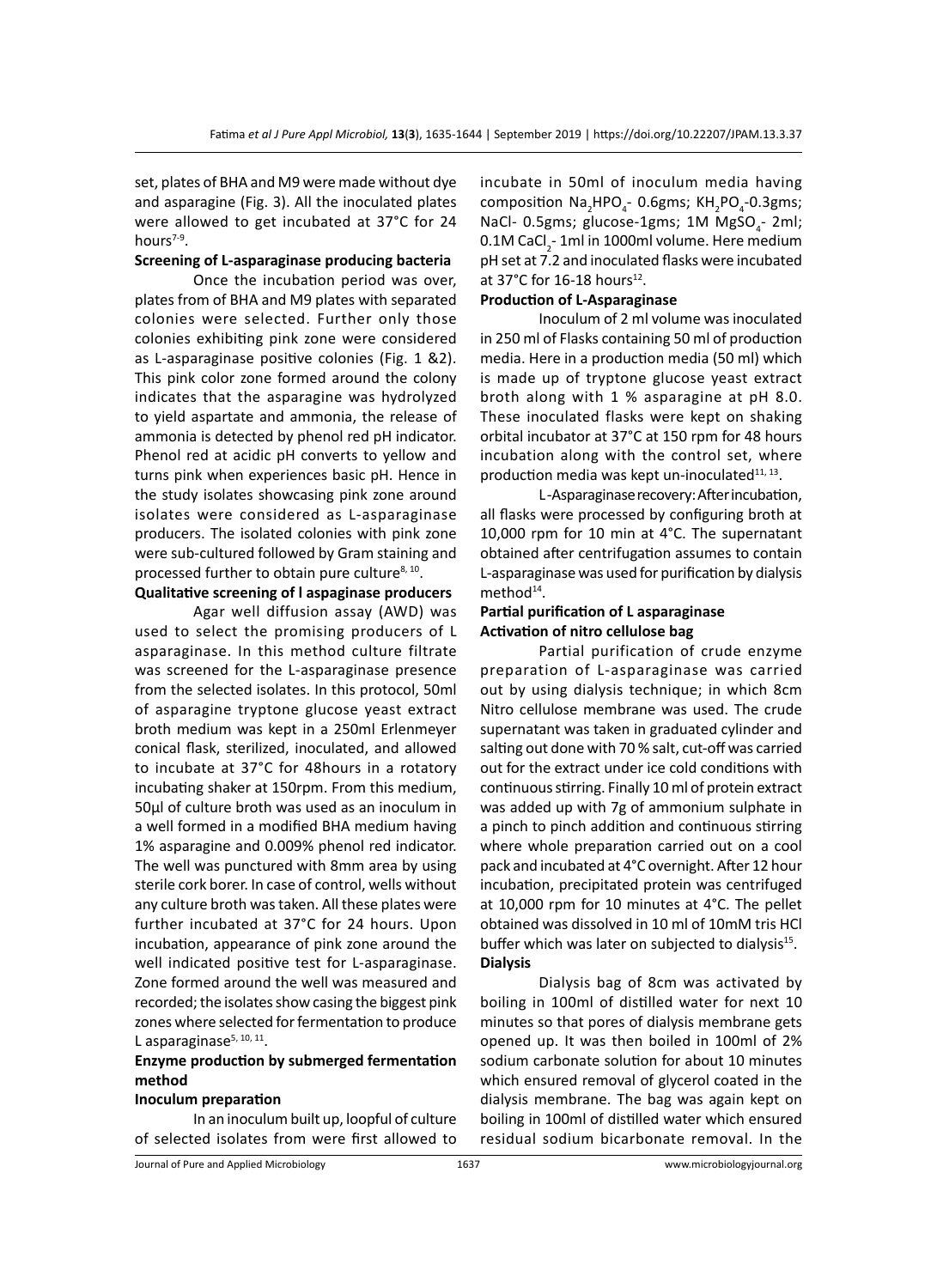next step, the protein dissolved in Tris HCl was centrifuged at 10000 rpm for 10 mins and pellet was collected. Now the mouth of the dialysis bag was gently rubbed to open it. One end of the dialysis membrane was tied with thread and the sample was placed inside the dialysis bag. After addition of sample, the other end of the membrane was tied with thread tightly. The dialysis bag was then suspended in a beaker containing distilled water. This setup was kept in refrigerator overnight. After that the protein present in the bag was dissolved in 10ml Tris HCl. After the overnight the protein present in bag was dissolved in 10ml Tris HCL<sup>15, 16</sup>.

Quantification of dialyzed protein: by using Lowry's method amount of protein content present in crude preparation and dialyzed supernatant was determined $17$ .

#### **Enzyme activity**

In a first step, 0.5 ml of partially purified enzyme was taken, to which 1 ml of potassium phosphate buffer (0.02 M and pH 8.6) and 0.5 ml of 50mM aspargine was mixed well and incubated at 37°C in a water bath for 15 Minutes. After incubation, 1 ml of 1.5 M trichloroacetic acid was added to the mixture to stop the reaction. Then whole mixture was centrifuged at 12000 rpm for 10 minutes and the supernatant was collected. In a next step, this supernatant was used to determine the ammonia which is liberated due to enzyme action when investigated by Nesslerization $8,18$ .

Direct Nesslerization: To determine ammonia for each sample, the 0.5 ml of supernatant sample was mixed in 4 ml distilled water and then 0.5ml of Nessler's reagent Mixture was shaken well and then incubated at 37°C for 15 minutes. The absorbance was measured at wavelength (450 nm). In a blank set, 4.5 ml distilled water

was added with 0.5 ml Nessler's reagent. A stock solution of ammonium sulphate was prepared by adding 2.5 mg of ammonium sulphate in 25 ml distilled water to make a final concentration as 100 µg/ml. Graduated concentrations of ammonium sulphate was prepared by graduating volumes of stock solution to suitable volume of distilled water by which final volume comes to 8 ml. After that, samples were measured for absorbance at 450 nm and relation between concentration and absorbance was plotted<sup>8</sup>.

#### **Bacterial species Identification**

The isolates that produced maximum enzyme activity and protein concentration where identified by using 16S rRNA technique; targeting 1500 bps of 16S rRNA genes located on the bacterial genome. The resultant 16s rRNA gene sequences was searched against nucleotide database by using BLAST program and top five sequence homologs were retrieved from BLAST result to perform multiple sequence alignment via Muscle software. The resulting aligned sequences were cured using program Gblocks 0.9lb. This Gblocks obviates low quality aligned positions and divergent regions. Finally by using phylogenetic programs (PhyML 3.0) a LRT phylogram was created<sup>19, 20</sup>. Lastly sequences obtained where also registered in DDBJ and NCBI to receive accession numbers for the isolated strains.

#### **Results and Discussion**

On Comparison of modified M9 and BHI media; the number of bacterial colonies producing L asparaginase on modified BHI and M9 mediums for each dilution is presented in table 1. A total of 159 L asparaginase producers were on modified BHI media while modified M9 media screened 163 colonies producing L

| S.<br>No. | <b>Dilution</b><br>factor | Number of L asparaginase<br>producing colonies on<br>modified BHI media | Number of L asparaginase<br>producing colonies on<br>modified M9 media |
|-----------|---------------------------|-------------------------------------------------------------------------|------------------------------------------------------------------------|
|           | $10-5$                    | 61                                                                      | 75                                                                     |
| 2.        | $10-6$                    | 20                                                                      | 35                                                                     |
| 3.        | $10-7$                    | 19                                                                      | 26                                                                     |
| 4.        | $10-8$                    | 24                                                                      | 12                                                                     |
| 5.        | $10-9$                    | 18                                                                      | 08                                                                     |
| 6.        | $10-10$                   | 17                                                                      | 07                                                                     |

**Table 1.** Number of colonies producing L asparaginase enzyme in modified BHI and M9 media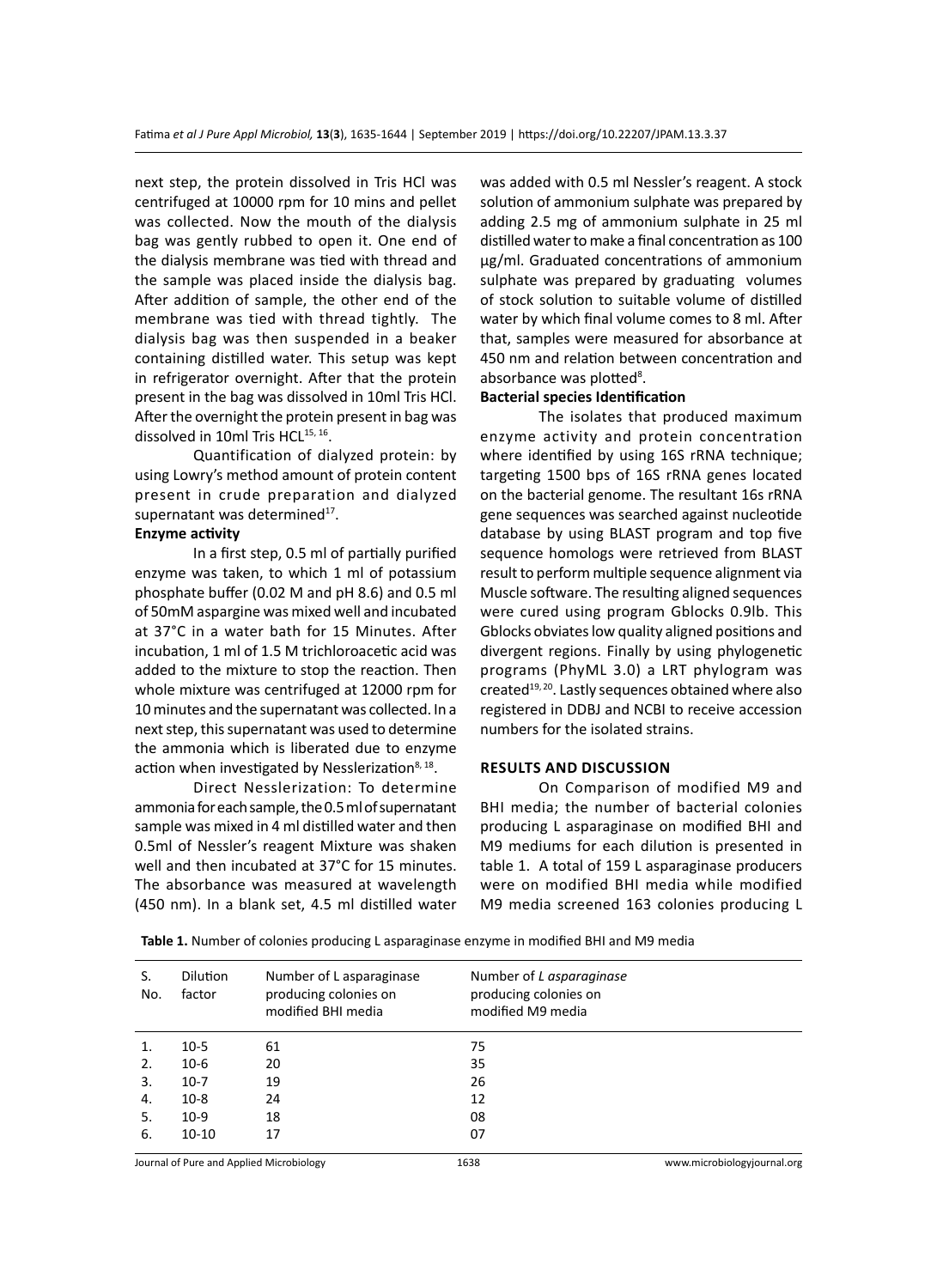asparaginase. The enzyme activity and protein concentration of L asparaginase showcased by *Bacillus* species and *Pseudomonas aeruginosa* is tabulated in Table 2 &3. The enzyme activity for three strains of *Pseudomonas aeruginosa* was recorded as 8.2,19.4 and 19.1 (IU/ml) with a protein concentration of 425, 625 and 800 (µg/ml) .On the other hand the three species of *Bacillus*  showed 8.5,14.3,and 7.1IU of enzyme activity; while the protein concentration of the enzyme produced from *Bacillus* species was estimated to be 550, 525 and 550 ( $\mu$ g/ml). The gram positive cultures expressing promising yields and enzyme activity were identified as *Bacillus subtilis* , *Bacillus aerophilus* (LC425427) and *B.endophyticus* (MG928501). While the three gram negative cultures obtained were identified as *Pseudomonas aeruginosa* (LC425424, LC425425& LC425426). The phylograms obtained after 16s rRNA typing are presented in Figs. 4-9.

L- asparaginase remains pharmaceutically and industrially essential enzyme for cancer treatment and in food industry<sup>5</sup>. Continuous search of industrially important bacterial species is required to overcome the drawbacks of allergies and expensive production, therefore promising screening media's are necessary to search for novel

microorganisms producing L asparaginase enzyme. Modified M9 media is routinely used in screening and isolation of L asparaginase producers; For instance, 211 bacterial species isolated from aquatic and terrestrial areas was reported to be positive for qualitative assay when studied on modified M9-medium for the isolates from the region of Thane district, Maharashtra, India by Talluri *et al.* (2013)<sup>21</sup>. In the current study modified BHI media was used to isolate L-asparaginase producer's; these isolates successfully yielded aspartate and ammonia from aspargine. The release of ammonia was detected by pH indicator in the BHI media as a pink zone around the colonies. In similar studies, BHI media was also successfully used to isolate *Chrseobacterium formosense sp. nov.* from the rhizosphere of *Lactuca sativa* L while *Dietzia natronolimnaios sp. nov* was also isolated on BHI medium when isolated from East African Soda lake<sup>22, 23</sup>. All these isolates can produce L- asparaginase successfully. In this study modified BHI media was successful in isolating 159 colonies producing L asparaginase while 163 colonies of L asparaginase producers were screened on modified M9 media.

In the present study the cultures isolated producing L asparaginase enzyme were both

| S.  | Sample | Name of Bacterial      | Accession | Enzyme activity |
|-----|--------|------------------------|-----------|-----------------|
| No. | ID     | species                | numbers   | (units/ml)      |
| 1.  | G10    | B. subtilis            | LC425423  | 8.5             |
| 2.  | C4     | B.aerophilus           | LC425427  | 14.3            |
| 3.  | G1     | <b>B.</b> endophyticus | MG928501  | 7.1             |
| 4.  | 31     | Pseudomonas aeruginosa | LC425424  | 8.2             |
| 5.  | 32     | Pseudomonas aeruginosa | LC425425  | 19.4            |
| 6.  | 34     | Pseudomonas aeruginosa | LC425426  | 19.1            |

**Table 2.** Enzyme activity of the isolates producing L asparaginase (IU/ml)



**Fig. 1 & 2.** Colonies producing pink zone (L asparaginase producers) on modified BHI infusion media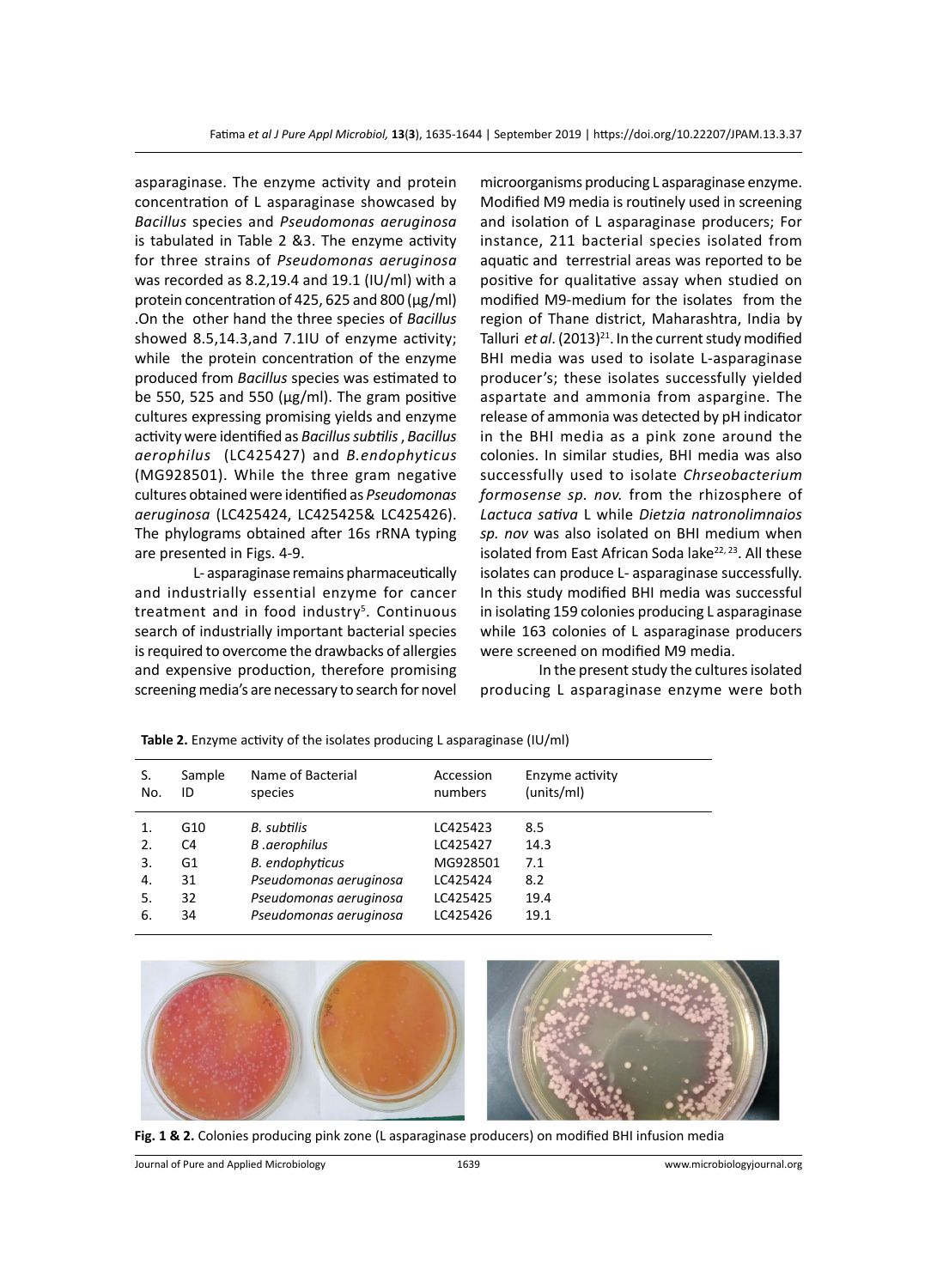gram positive and gram negative organisms. The gram positive cultures producing L asparaginase with good enzyme activity were identified as *B. subtilis* (LC425423), *B. aerophilus (*LC425427),



**Fig. 3.** Control plates of Brain heart infusion media without aspargine and phenol red indicator

*B. endophyticus* (MG928501) respectively; demonstrating the enzyme activity of 8.5, 14.3 & 7.1 (IU/ml).Whereas the gram negative bacilli were identified as *Pseudomonas aeruginosa*; the accession numbers allotted for the strains were LC425424, LC425425,LC425426 respectively, the enzyme activity recorded in our study for the three strains of *Pseudomonas aeruginosa* was 8.2, 19.4 and 19.1(Unit/ml). In the present study it was noted that in comparison with *Bacillus* species *Pseudomonas aeruginosa* showed not only high enzyme activity but also high protein concentrations i.e 425, 625, 800 (µg/ml) while the three *Bacillus* species produced 550,525,550(μg/ ml) of protein concentration. Previous studies on *Bacillus* and *Pseudomonas aeruginosa* also indicates that the asparaginase produced from *Pseudomonas aeruginosa* showed high enzyme activity than *Bacillus* species for example in a study reported by Vidya moorthy *et al*. (2010), *Bacillus*

| S.<br>No.                  | Name of Bacterial<br>species                                                                                                        | Accession<br>numbers                                                 | Protein concentration<br>of enzyme $(\mu g/ml)$ |
|----------------------------|-------------------------------------------------------------------------------------------------------------------------------------|----------------------------------------------------------------------|-------------------------------------------------|
| 2.<br>3.<br>4.<br>5.<br>6. | B. subtilis<br>B.aerophilus<br><b>B.</b> endophyticus<br>Pseudomonas aeruginosa<br>Pseudomonas aeruginosa<br>Pseudomonas aeruginosa | LC425423<br>LC425427<br>MG928501<br>LC425424<br>LC425425<br>LC425426 | 550<br>525<br>550<br>425<br>625<br>800          |

**Table 3.** Protein concentration of L asparaginase produced from *Bacillus* species and *Pseudomonas aeruginosa*



**Fig. 4.** Phylogram of *Bacillus subtilis* LC425423 (G10)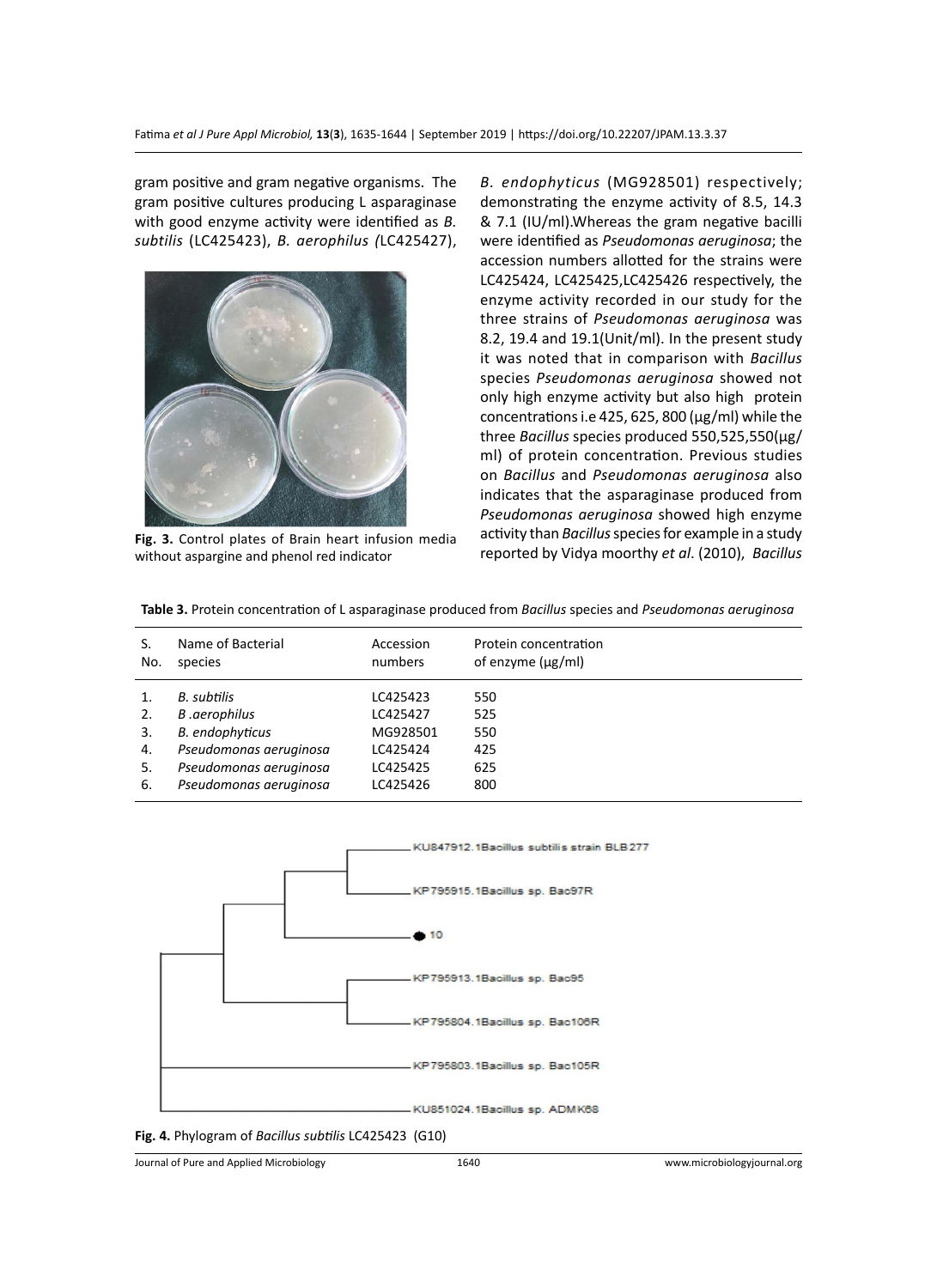species DKMBT10 was reported to produce maximum yields of asparaginase (2.6mg/l) in presence of glucose and maltose. The activity of purified enzyme recorded in this study was 1.12 & 1.05 (units/mg)<sup>9</sup>. Similarly in a study by Biswa Prakash *et al*. (2013). demonstrated the production of L asparaginase enzyme (23.8 IU/ mL ) from *Bacillus subtilis hswx*88 isolated from hotsprings24. In another study *B. licheniformis (RAM-8*) was used to optimize the L asparaginase production in which the maximum production was 32.26 IU/ml25. Similarly a recent study by Pallavi *et al*. (2015), have tested the effects of parameters like carbon nitrogen, pH and temperature on mangrove isolate of *Bacillus subtilis* –AVP 18; In this study the maximum yield of the enzyme was noted in presence of dextrose (177.45U/ml), tryptone (84.1 IU/ml), pH 7 & 9 (25.36 IU/ml) and temperature at 37 °C (24.26 IU/ml),This study also showed that after 72 hrs of incubation at 37 °C the enzyme produced was  $(1.69 \text{ IU/ml})^{13}$ . In our study the isolated *Bacillus subtilis(*LC425427) produced activity of 8.5 IU/ml, *B. aerophilus (*LC425427) showed 14.3 (IU/ml), *B. endophyticus* 

(MG928501) showed 7.1 IU/ml of enzyme at 37 °C after incubation of 48hrs. Therefore the lower yields of enzyme produced from *Bacillus* species is in correlation with the enzyme yields reported by other studies on *Bacillus* species. On the other hand the three strains of *Pseudomonas aeruginosa* showed an activity of 8.2, 19.4 and 19.1(Units/ ml). Likewise a number of studies have reported L asparaginase production from *Pseudomonas aeruginosa* for example in a study by Ashraf A *et al*. (2004), reported that *Pseudomonas aeruginosa*  50071 was used to produce L asparaginase through solid state fermentation; the enzyme produced showed a specific activity of  $1900$ IU/mg<sup>16</sup>. While a similar study on production optimization in which *Pseudomonas aeruginosa 50071* was used for enzyme production in this study the highest enzyme activity of (142.8 IU) was noted when the media was enriched by adding corn steep liquor (3.68%), casein hydrolysate (3.11%) at pH  $7.9^{26}$ . The enzyme activity in our study is in similar range to a recent study in which the enzyme activity of asparaginase produced from seven strains of *Pseudomonas alcaligenes* strains isolated from hot



**Fig. 5.** Phylogram of *Bacillus aerophilus* LC425427 (C<sub>4</sub>)



**Fig. 6.** Phylogram of *B.endophyticus* MG928501 (G1)

Journal of Pure and Applied Microbiology 1641 www.microbiologyjournal.org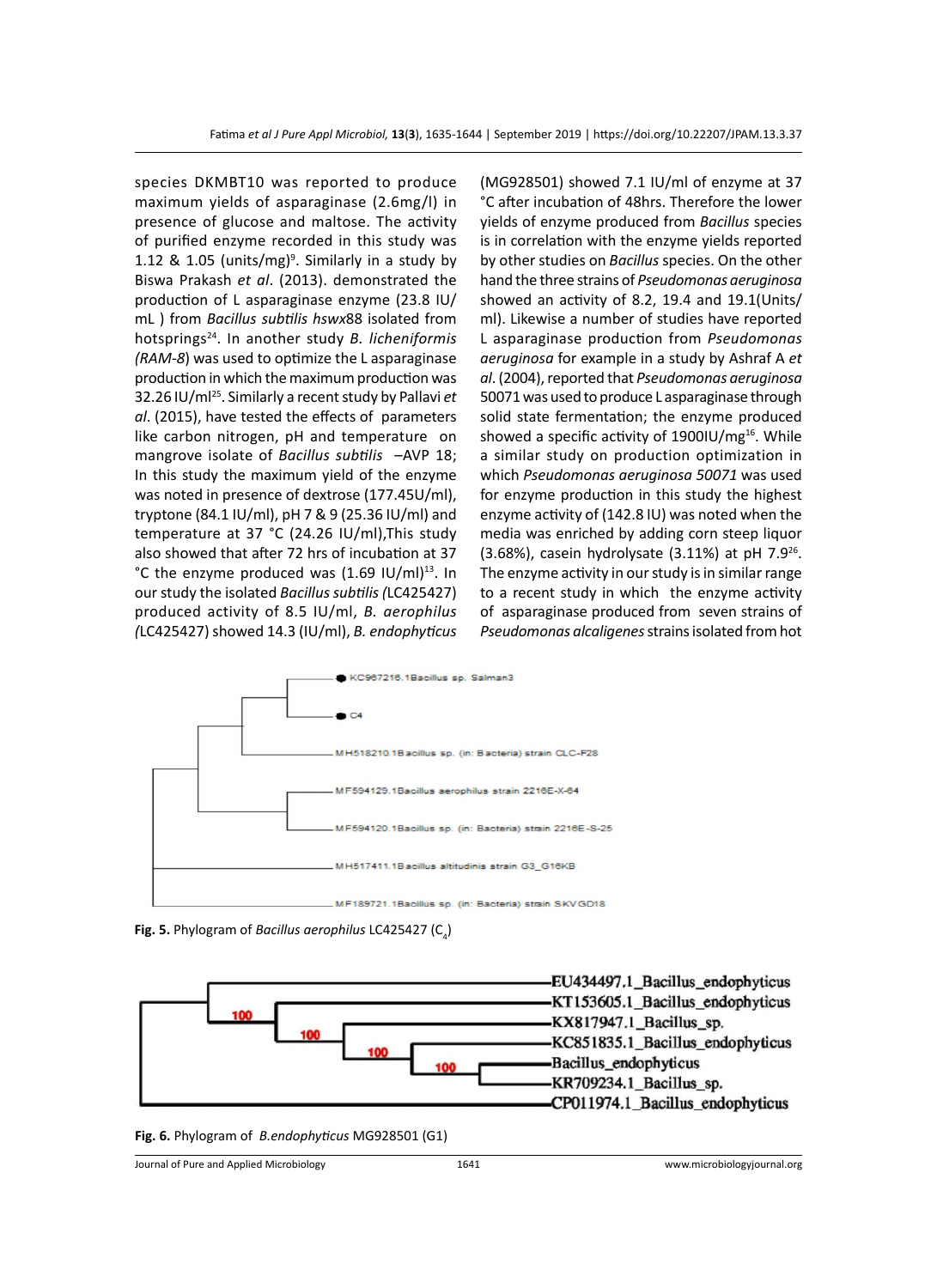springs is ranging from 20 -240units/ml<sup>8</sup>. None the less most of the studies have shown optimized production of L asparaginase by using activators, enriched ingredients in media, altering parameters like pH, temperature, fermentation methods etc. Therefore if the isolate is gram positive or gram negative the production can be optimized by altering the production parameters; however type –II asparaginase produced in periplasmic space is of therapeutic importance<sup>27</sup>. Therefore larger periplasmic space in gram negative bacterial species could be a possible reason for higher

yields and activity of L asparaginase enzyme as shown in present and previous studies<sup>28</sup>. In our study all the three gram positive cultures of *B. subtilis* (LC425423), *B. aerophilus (*LC425427), *B. endophyticus* (MG928501) showed less enzyme activity than three strains of *Pseudomonas aeruginosa* under same fermentation conditions; here with all the cultures in the study was obtained from soil. Although the enzyme produced in our study showed less activity in comparison with other studies, but the enzyme activity can further be increased by incorporating glucose and metal



**Fig. 7.** Phylogram of *Pseudomonas aeruginosa* LC425424 (31)



**Fig. 8.** Phylogram of *Pseudomonas aeruginosa* LC425425 (32)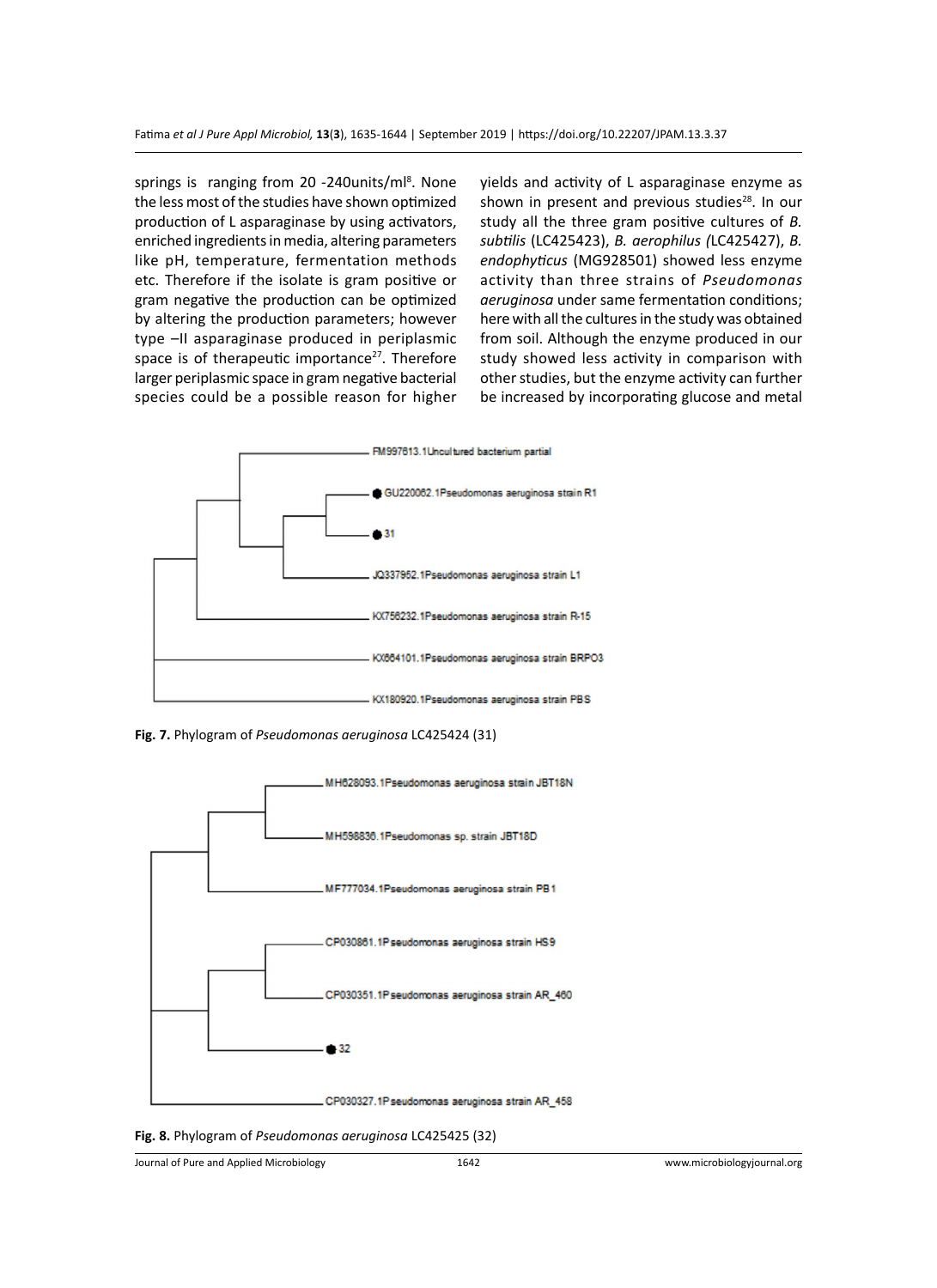

#### **Fig. 9.** Phylogram of *Pseudomonas aeruginosa* LC425424 (34)

ions like Cobalt and thiol protecting reagents<sup>8, 29-</sup>  $31$ . In addition the enzyme was produced and its activity was studied at pH 8; which indicates that the produced enzyme can be used anticancerous therapies; as enzyme activity below pH 8 is considered to be therapeutically not effective in tumor patients<sup>6</sup>. Additionally this study have also reported two new *Bacillus* species producing L asparaginase i.e *B. aerophilus (*LC425427), *B. endophyticus* (MG928501).

#### **Conclusion**

This study demonstrates that Gram negative species like *Pseudomonas aeruginosa* appears to produce good enzyme yield and activity than gram positive *Bacillus* species under same fermentation conditions .This could be attributed to large periplasmic space in gram negative organisms; however further studies are required inorder to support the finding. Furthermore modified Brain heart infusion media could also provide an alternate screening media besides modified M9 media for isolation of L asparaginase producer.

#### **ACKNOWLEDGEMENT**

The authors express sincere appreciation to Applied Medical Sciences College, Jazan University, KSA.

### **CONFLICTS OF INTEREST**

The authors declares that there is no conflict of interest.

#### **AUTHORS' CONTRIBUTION**

All authors listed have made a substantial, direct and intellectual contribution to the work, and approved it for publication.

#### **FUNDING**

None.

#### **Data availability**

All datasets generated or analyzed during this study are included in the manuscript.

#### **Ethics Statement**

This article does not contain any studies with human participants or animals performed by any of the authors.

### **references**

- 1. Pui C-H. Acute lymphoblastic leukemia: Springer; 2011. https://doi.org/10.1007/978-3-642-16483-5\_57.
- 2. Hunger SP, Mullighan CGJNEJoM. *Acute lymphoblastic leukemia in children,* 2015; **373**(16):1541-52. https://doi.org/10.1056/NEJMra1400972.
- 3. Egler RA, Ahuja SP, Matloub YJJop, pharmacotherapeutics. L-asparaginase in the treatment of patients with acute lymphoblastic leukemia. 2016; **7**(2):62. https://doi.org/10.4103/0976-500X.184769.
- 4. Appel IM, Hop WC, Pieters R. Changes in hypercoagulability by asparaginase: a randomized